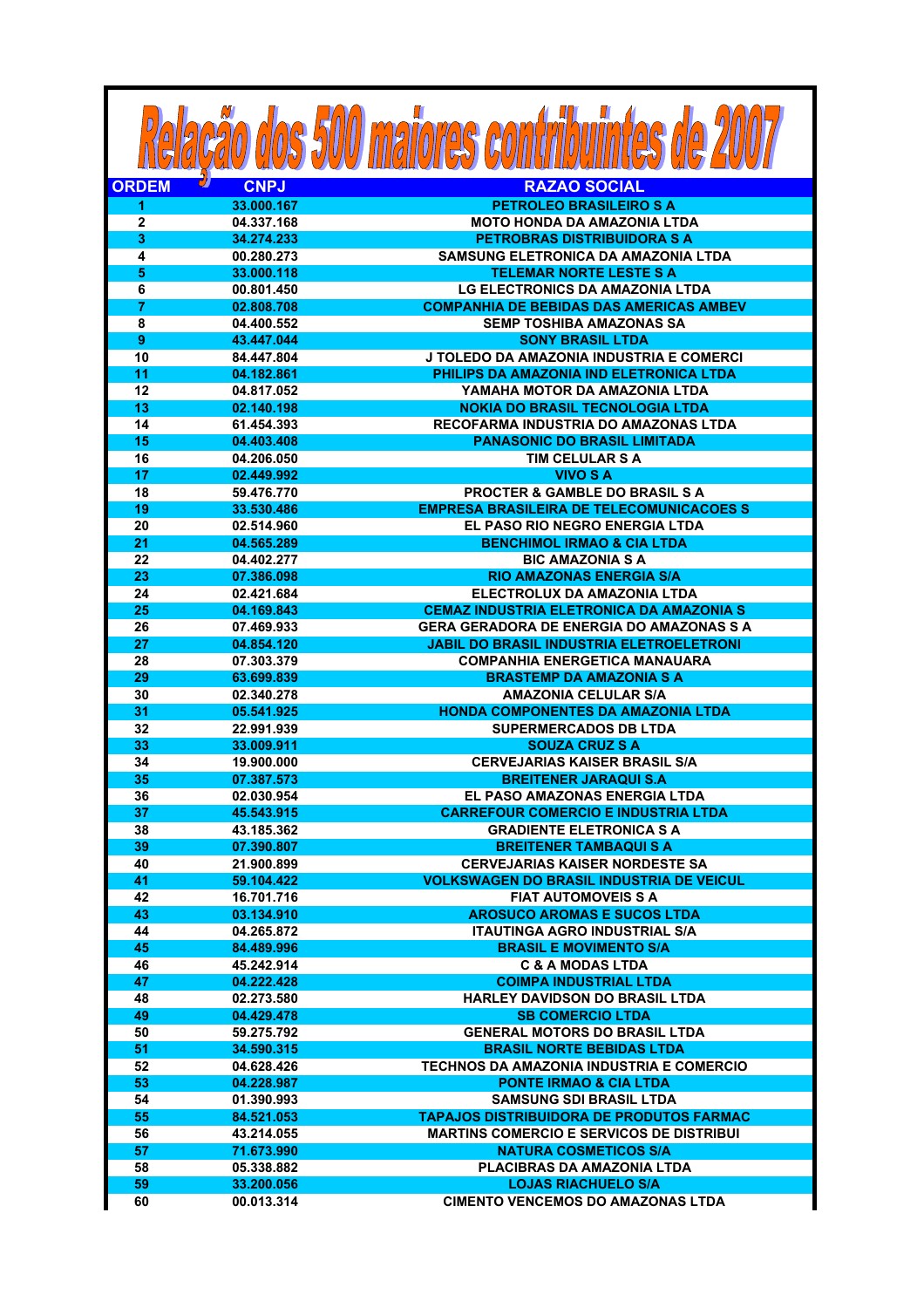| 61         | 02.773.531               | THOMSON MULTIMIDIA LTDA                                                             |
|------------|--------------------------|-------------------------------------------------------------------------------------|
| 62         | 04.012.043               | <b>SHOWA DO BRASIL LTDA</b>                                                         |
| 63         | 03.341.024               | <b>MIR IMPORTACAO E EXPORTACAO LTDA</b>                                             |
| 64         | 04.240.370               | <b>MERCANTIL NOVA ERA LTDA</b>                                                      |
| 65         | 56.991.441               | <b>AVON COSMETICOS</b>                                                              |
| 66         | 47.427.653               | <b>MAKRO ATACADISTA SOCIEDADE ANONIMA</b>                                           |
| 67         | 04.229.761               | <b>VIDEOLAR S/A</b>                                                                 |
| 68         | 34.525.444               | <b>MICROSERVICE TECNOLOGIA DIGITAL DA AMAZ</b>                                      |
| 69<br>70   | 34.019.992<br>02.726.752 | <b>MINERACAO TABOCA SA</b><br>PEPSI-COLA INDUSTRIAL DA AMAZONIA LTDA                |
| 71         | 01.120.364               | <b>W G ELETRO S A</b>                                                               |
| 72         | 34.597.955               | <b>WHITE MARTINS GASES INDUSTRIAIS DO NORTE</b>                                     |
| 73         | 84.496.066               | <b>PST ELETRONICA S/A</b>                                                           |
| 74         | 84.466.424               | DUNORTE DISTRIB DE PROD DE CONSUMO LTDA                                             |
| 75         | 67.562.884               | SONOPRESS RIMO INDUSTRIA E COMERCIO FONO                                            |
| 76         | 04.164.616               | TNL PCS S A                                                                         |
| 77         | 05.553.531               | <b>PIONEER DO BRASIL LTDA</b>                                                       |
| 78         | 33.337.122               | TEXACO BRASIL LTDA                                                                  |
| 79         | 04.618.302               | <b>MELO DISTRIBUIDORA DE PECAS LTDA</b>                                             |
| 80         | 59.104.760               | <b>TOYOTA DO BRASIL LTDA</b>                                                        |
| 81         | 01.434.800               | <b>MERCURY MARINE DO BRASIL INDUSTRIA E COM</b>                                     |
| 82         | 61.189.288               | <b>MARISA LOJAS VAREJISTAS LTDA</b>                                                 |
| 83<br>84   | 61.064.689               | <b>SOTREQ S/A</b>                                                                   |
| 85         | 05.830.195<br>22.999.247 | ORIENT RELOGIOS DA AMAZONIA LTDA<br><b>KODAK DA AMAZONIA INDUSTRIA E COMERCIO L</b> |
| 86         | 04.826.932               | <b>CGE CEARA GERADORA DE ENERGIA S/A</b>                                            |
| 87         | 84.127.208               | <b>AMCOR EMBALAGENS DA AMAZONIA S A</b>                                             |
| 88         | 04.944.068               | <b>MUSASHI DA AMAZONIA LTDA</b>                                                     |
| 89         | 04.169.215               | <b>PETROLEO SABBA S A</b>                                                           |
| 90         | 84.657.907               | <b>DENSO INDUSTRIAL DA AMAZONIA LTDA</b>                                            |
| 91         | 04.400.685               | <b>DUMONT SAAB DO BRASIL S/A</b>                                                    |
| 92         | 22.798.094               | FLEX IMPORTACAO EXPORTACAO INDUSTRIA E C                                            |
| 93         | 34.561.944               | <b>FUJIFILM DA AMAZONIA LTDA</b>                                                    |
| 94         | 04.838.649               | <b>REXAM AMAZONIA LTDA</b>                                                          |
| 95         | 34.516.088               | <b>SECULUS DA AMAZONIA INDUSTRIA E COMERCIO</b>                                     |
| 96         | 14.200.166               | ELGIN INDUSTRIAL DA AMAZONIA LTDA                                                   |
| 97         | 84.453.844               | <b>TELLERINA COMERCIO DE PRESENTES E ARTIGO</b>                                     |
| 98         | 04.180.279               | <b>EVADIN IND AMAZONIA SA</b>                                                       |
| 99<br>100  | 01.192.333<br>04.561.957 | <b>HONDA AUTOMOVEIS DO BRASIL LTDA</b><br><b>IMPORTADORA TV LAR LTDA</b>            |
| 101        | 20.730.099               | <b>SADIA S A</b>                                                                    |
| 102        | 56.925.019               | <b>MISSIATO INDUSTRIA E COMERCIO LTDA</b>                                           |
| 103        | 04.222.931               | <b>CLIMAZON INDUSTRIAL LTDA</b>                                                     |
| 104        | 03.485.775               | <b>COMPANHIA MULLER DE BEBIDAS</b>                                                  |
| 105        | 03.245.670               | <b>SAO LUIZ TELECOMUNICACOES LTDA</b>                                               |
| 106        | 54.612.650               | <b>ESSILOR DA AMAZONIA INDUSTRIA E COMERCIO</b>                                     |
| 107        | 04.501.136               | <b>LJ GUERRA &amp; CIA LTDA</b>                                                     |
| 108        | 03.470.727               | FORD MOTOR COMPANY BRASIL LTDA                                                      |
| 109        | 22.763.502               | <b>PEMAZA AMAZONIA S A</b>                                                          |
| 110        | 04.413.464               | <b>COMPAZ COMPONENTES DA AMAZONIA S A</b>                                           |
| 111        | 01.771.241               | <b>NISSIN BRAKE DO BRASIL LTDA</b>                                                  |
| 112        | 02.826.274               | <b>PROVIEW ELETRONICA DO BRASIL LTDA</b>                                            |
| 113        | 67.405.936               | PEUGEOT CITROEN DO BRASIL AUTOMOVEIS LTD                                            |
| 114<br>115 | 04.387.155<br>00.525.580 | <b>TOP INTERNACIONAL LTDA</b><br><b>DISTRIBUIDORA BRINGEL LTDA</b>                  |
| 116        | 07.656.227               | A W FABER CASTELL AMAZONIA S A                                                      |
| 117        | 04.590.028               | <b>TECAL ALUMINIO DA AMAZONIA LTDA</b>                                              |
| 118        | 03.264.927               | <b>AGUAS DO AMAZONAS S A</b>                                                        |
| 119        | 01.402.946               | <b>VIVAX S A</b>                                                                    |
| 120        | 63.736.714               | DIXTAL BIOMEDICA INDUSTRIA E COMERCIO LT                                            |
| 121        | 07.139.972               | <b>TRANSPORTADORA URUCU MANAUS S A</b>                                              |
| 122        | 22.782.833               | <b>BOMBARDIER RECREATIONAL PRODUCTS MOTORES</b>                                     |
| 123        | 07.637.620               | <b>SALCOMP INDUSTRIAL ELETRONICA DA AMAZONI</b>                                     |
| 124        | 02.651.366               | <b>VISTEON AMAZONAS LTDA</b>                                                        |
| 125        | 04.176.689               | <b>ENVISION INDUSTRIA DE PRODUTOS ELETRONIC</b>                                     |
| 126        | 61.065.199               | <b>OCRIM S A PRODUTOS ALIMENTICIOS</b>                                              |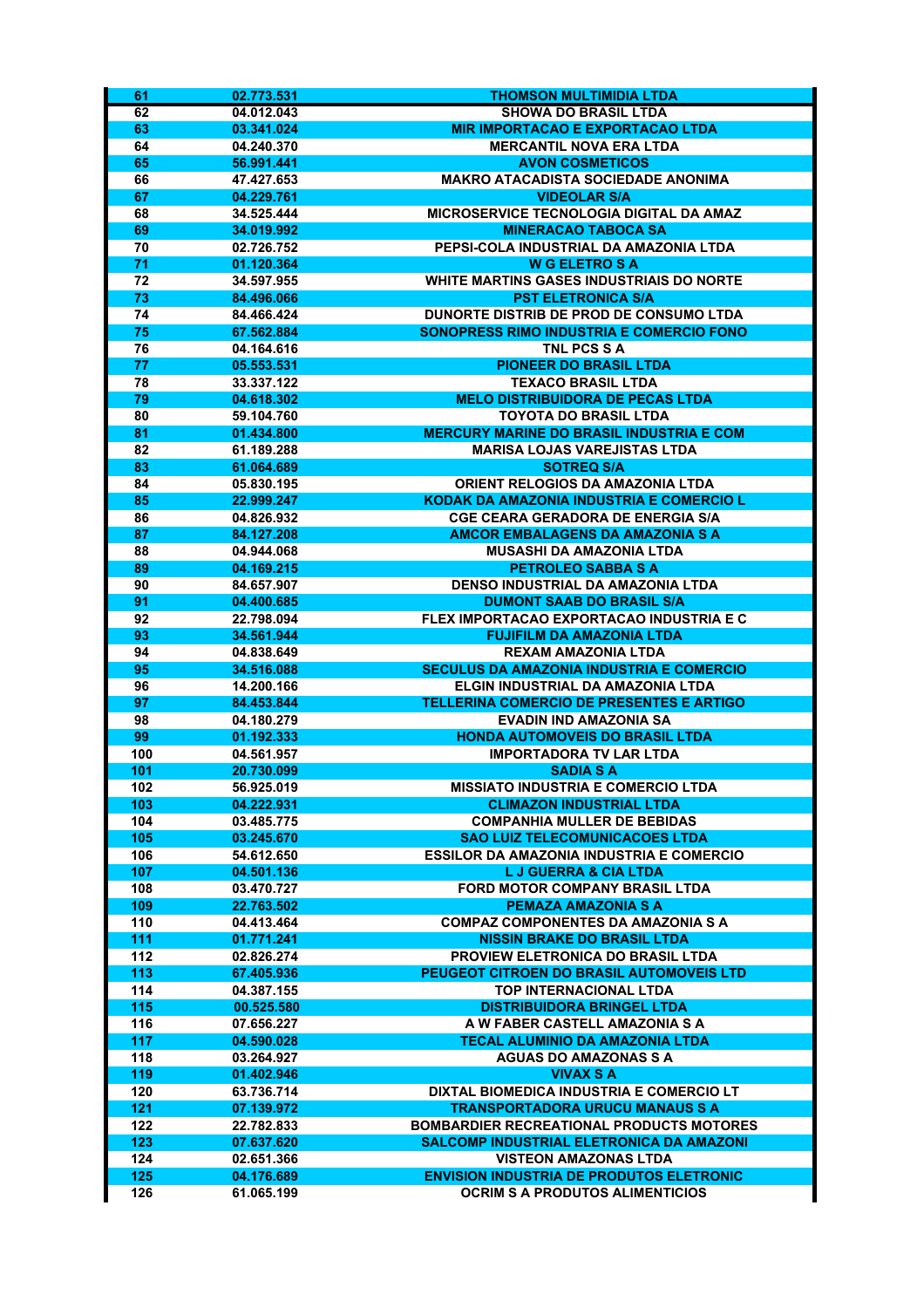| 127        | 00.704.722               | <b>KASINSKI FABRICADORA DE VEICULOS LTDA</b>                                                       |
|------------|--------------------------|----------------------------------------------------------------------------------------------------|
| 128        | 05.269.986               | <b>FRILLER BRASIL ALIMENTOS LTDA</b>                                                               |
| 129        | 03.521.296               | SAT BRAS INDUSTRIA ELETRONICA DA AMAZONI                                                           |
| 130        | 04.113.488               | PLASTIPAK PACKAGING DA AMAZONIA LTDA                                                               |
| 131        | 00.399.541               | <b>TYCO ELECTRONICS DA AMAZONIA LTDA</b>                                                           |
| 132        | 63.741.904               | <b>ENGEPACK EMBALAGENS DA AMAZONIA LTDA</b>                                                        |
| 133        | 04.119.093               | LP DISPLAYS BRASIL LTDA                                                                            |
| 134        | 04.398.251               | J CRUZ INDUSTRIA E COMERCIO LTDA                                                                   |
| 135        | 84.089.358               | <b>SVINSTALACOES LTDA</b>                                                                          |
| 136        | 04.454.120               | <b>MASA DA AMAZONIA LTDA</b>                                                                       |
| 137<br>138 | 04.664.637<br>17.262.213 | <b>COPAG DA AMAZONIA S A</b><br><b>CONSTRUTORA ANDRADE GUTIERREZ S/A</b>                           |
| 139        | 34.558.841               | <b>SIEMENS ELETROELETRONICA LTDA</b>                                                               |
| 140        | 04.430.717               | PRIMO SCHINCARIOL INDUSTRIA DE CERVEJAS                                                            |
| 141        | 04.009.604               | <b>FOXCONN DO BRASIL INDUSTRIA E COMERCIO D</b>                                                    |
| 142        | 03.071.894               | <b>VALFILM AMAZONIA INDUSTRIA E COMERCIO LT</b>                                                    |
| 143        | 06.256.088               | DEC NORTE COMERCIO DE COSMETICOS LTDA                                                              |
| 144        | 63.731.426               | <b>QUATRO MARES DISTRIBUIDORA DE ALIMENTOS</b>                                                     |
| 145        | 05.402.904               | <b>EMPRESA BRASILEIRA DE DISTRIBUICAO LTDA</b>                                                     |
| 146        | 33.174.335               | <b>CROWN EMBALAGENS METALICAS DA AMAZONIA S</b>                                                    |
| 147        | 04.326.492               | <b>MTI EXPORTACAO E REPRESENTACAO LTDA</b>                                                         |
| 148        | 84.098.383               | <b>CHIBATAO NAVEGACAO E COMERCIO LTDA</b>                                                          |
| 149        | 15.828.064               | <b>CANAA INDUSTRIA DE LATICINIOS LTDA</b>                                                          |
| 150        | 01.971.223               | <b>REZENDE CAMINHOES COMERCIO E REPRESENTAC</b>                                                    |
| 151        | 02.740.266               | <b>MONTTANA VEICULOS LTDA</b>                                                                      |
| 152        | 03.128.979               | DISTRIBUIDORA EQUADOR DE PRODUTOS DE PET                                                           |
| 153        | 34.486.860               | <b>BONNA VITTA INDUSTRIA E COMERCIO LTDA</b>                                                       |
| 154<br>155 | 07.345.733<br>03.349.359 | <b>CONTINENTAL INDUSTRIA E COMERCIO AUTOMOT</b><br><b>MAGNA IMPORTACAO E COMERCIO DE ELETRONIC</b> |
| 156        | 84.107.697               | PROCOMP AMAZONIA INDUSTRIA ELETRONICA LT                                                           |
| 157        | 71.445.811               | <b>METIDIERI LOJAS DE DEPARTAMENTOS S A</b>                                                        |
| 158        | 04.562.559               | <b>COMPANHIA DE NAVEGACAO DA AMAZONIA CNA</b>                                                      |
| 159        | 54.259.411               | <b>NORITSU DO BRASIL LTDA</b>                                                                      |
| 160        | 63.411.623               | <b>MARDISA VEICULOS LTDA</b>                                                                       |
| 161        | 07.130.025               | <b>DIGIBRAS INDUSTRIA DO BRASIL S A</b>                                                            |
| 162        | 06.225.970               | YAMAHA MOTOR COMPONENTES DA AMAZONIA LTD                                                           |
| 163        | 02.672.357               | <b>FCC DO BRASIL LTDA</b>                                                                          |
| 164        | 92.754.738               | <b>LOJAS RENNER SOCIEDADE ANONIMA</b>                                                              |
| 165        | 06.626.253               | <b>EMPREENDIMENTOS PAGUE MENOS</b>                                                                 |
| 166        | 34.571.687               | <b>BOULEVARD DISTRIBUIDORA S/A</b>                                                                 |
| 167        | 04.301.024               | <b>CALOI NORTE SA</b>                                                                              |
| 168        | 02.896.727               | <b>COMETAIS INDUSTRIA E COMERCIO DE METAIS</b>                                                     |
| 169        | 61.064.838<br>04.161.047 | <b>SAINT-GOBAIN DO BRASIL PRODUTOS INDUSTRI</b><br>KEIHIN TECNOLOGIA DO BRASIL LTDA                |
| 170<br>171 | 00.913.443               | <b>RENAULT DO BRASIL S/A</b>                                                                       |
| 172        | 02.793.710               | <b>ATHLETIC DA AMAZONIA LTDA</b>                                                                   |
| 173        | 84.464.346               | <b>FERMAZON FERRO E ACO DO AMAZONAS LTDA</b>                                                       |
| 174        | 03.217.431               | <b>DNP DISTRIBUIDORA NACIONAL DE PETROLEO L</b>                                                    |
| 175        | 76.535.764               | <b>BRASIL TELECOM S A</b>                                                                          |
| 176        | 59.179.838               | <b>PIRELLI PNEUS S A</b>                                                                           |
| 177        | 33.000.092               | <b>ESSO BRASILEIRA DE PETROLEO LIMITADA</b>                                                        |
| 178        | 02.558.157               | TELECOMUNICACOES DE SAO PAULO S A TELESP                                                           |
| 179        | 34.484.188               | <b>ELSYS EQUIPAMENTOS ELETRONICOS LTDA</b>                                                         |
| 180        | 02.308.191               | PCE PAPEL CAIXAS E EMBALAGENS S A                                                                  |
| 181        | 02.773.629               | <b>XEROX COMERCIO E INDUSTRIA LTDA</b>                                                             |
| 182        | 01.571.899               | <b>IFER DA AMAZONIA LTDA</b>                                                                       |
| 183        | 63.715.510               | <b>MAGNUM INDUSTRIA DA AMAZONIA S/A</b>                                                            |
| 184        | 04.490.850               | <b>GILLETTE DO BRASIL LTDA</b>                                                                     |
| 185        | 84.465.046               | <b>H BUSTER DA AMAZONIA INDUSTRIA E COMERCI</b>                                                    |
| 186        | 84.450.212<br>05.477.207 | <b>COMERCIO DE MIUDEZAS BANDEIRA LTDA</b><br><b>AMAZON ACO INDUSTRIA E COMERCIO LTDA</b>           |
| 187<br>188 | 04.563.672               | <b>SOCIEDADE FOGAS LTDA</b>                                                                        |
| 189        | 88.938.329               | <b>KARIMEX COMPONENTES ELETRONICOS LTDA</b>                                                        |
| 190        | 04.563.722               | <b>HYSSA ABRAHIM &amp; CIA LTDA</b>                                                                |
| 191        | 14.220.230               | <b>RYMO IMAGEM E PRODUTOS GRAFICOS DA AMAZO</b>                                                    |
| 192        | 04.413.977               | <b>PASTORE DA AMAZONIA S A</b>                                                                     |
|            |                          |                                                                                                    |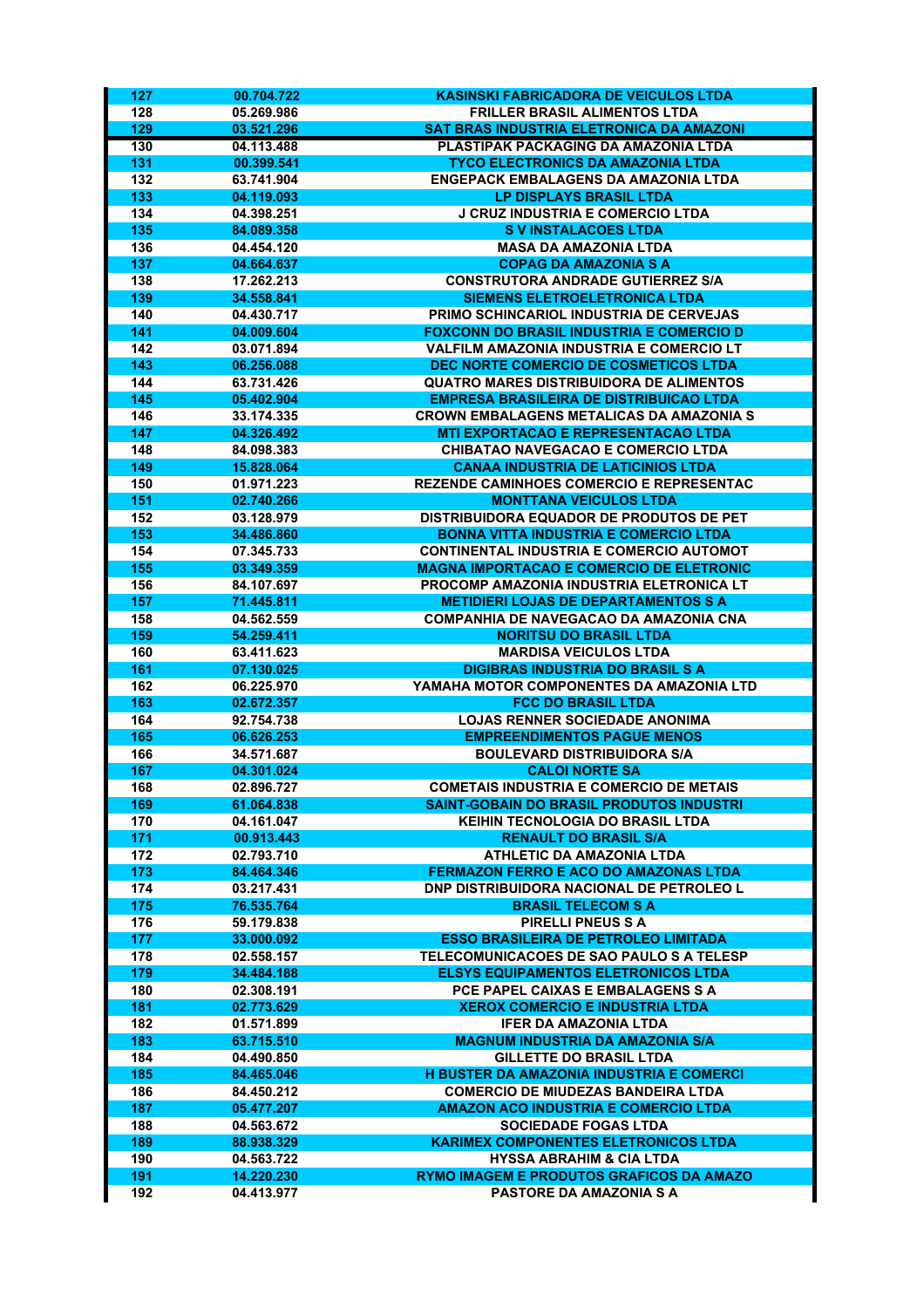| 193        | 05.492.907               | <b>MIKITOS IND E COMERCIO DE GENEROS ALIMEN</b>                                     |
|------------|--------------------------|-------------------------------------------------------------------------------------|
| 194        | 04.926.142               | <b>BRAMONT MONTADORA INDUSTRIAL E COMERCIAL</b>                                     |
| 195        | 05.213.262               | <b>NIPPON SEIKI DO BRASIL LTDA</b>                                                  |
| 196        | 02.427.026               | <b>ALIANCA NAVEGACAO E LOGISTICA LTDA</b>                                           |
| 197        | 03.416.137               | <b>JET TECH COMERCIO IMPORTACAO E EXPORTACA</b>                                     |
| 198        | 57.497.539               | <b>BRIDGESTONE FIRESTONE DO BRASIL INDUSTRI</b>                                     |
| 199        | 06.710.613               | <b>EDSEUDA E ELIZABETE COMERCIO DE ALIMENTO</b>                                     |
| 200        | 03.987.364               | ATEM S DISTRIBUIDORA DE PETROLEO LTDA                                               |
| 201        | 84.487.131               | <b>MAPEMI BRASIL MATERIAIS MEDICOS E ODONTO</b>                                     |
| 202        | 04.993.160               | <b>DISTRIBUIDORA DE CARNES J K LTDA</b>                                             |
| 203        | 02.104.848               | NOVODISC MIDIA DIGITAL DA AMAZONIA LTDA                                             |
| 204        | 04.386.041               | <b>COCIL CONSTRUCOES CIVIS E INDUSTRIAIS LT</b><br><b>SODECIA DA AMAZONIA LTDA</b>  |
| 205<br>206 | 02.422.460<br>04.185.278 | <b>AMAPOLY INDUSTRIA E COMERCIO LTDA</b>                                            |
| 207        | 04.497.756               | A ALVES DE SOUSA                                                                    |
| 208        | 01.106.222               | SONY PLASTICOS DA AMAZONIA LTDA                                                     |
| 209        | 63.310.411               | SANTA CLARA INDUSTRIA E COMERCIO DE ALIM                                            |
| 210        | 63.684.781               | PEDROSA DISTRIBUIDORA LTDA                                                          |
| 211        | 01.677.762               | <b>SONDAI ELETRONICA LTDA</b>                                                       |
| 212        | 14.184.956               | <b>ROLAPECAS COMERCIO E REPRESENTACOES LTDA</b>                                     |
| 213        | 63.733.562               | <b>IBT INDUSTRIA BRASILEIRA DE TELEVISORES</b>                                      |
| 214        | 05.424.338               | <b>JAFDELIMA</b>                                                                    |
| 215        | 01.398.261               | PORTAL INDUSTRIA DE ACO LTDA                                                        |
| 216        | 04.414.488               | <b>METALFINO DA AMAZONIA LTDA</b>                                                   |
| 217        | 02.887.535               | <b>B A COMERCIO LTDA</b>                                                            |
| 218        | 01.278.018               | PRIMO SCHINCARIOL IND DE CERV E REFRIG D                                            |
| 219        | 00.819.673               | <b>COSMOSPLAST IND E COM DE PLASTICOS LTDA</b>                                      |
| 220        | 01.550.802               | PE DE GURI COMERCIO E REPRESENTACOES LTD                                            |
| 221        | 04.310.086               | <b>BK ENERGIA ITACOATIARA LTDA</b>                                                  |
| 222        | 03.908.754               | <b>MAGGI ENERGIA S/A</b>                                                            |
| 223        | 07.560.958               | JUTAI 661 EQUIPAMENTOS ELETRONICOS LTDA                                             |
| 224        | 10.183.465               | <b>J L CHAAR SIMAO</b>                                                              |
| 225<br>226 | 04.163.718<br>33.388.943 | <b>DALVAIR B DE SOUZA &amp; CIA LTDA</b><br><b>H STERN COMERCIO E INDUSTRIA S A</b> |
| 227        | 84.086.404               | <b>ELGIN COMPONENTES DA AMAZONIA LTDA</b>                                           |
| 228        | 04.169.280               | <b>MARCODIESEL IMPORTACAO E EXPORTACAO LTDA</b>                                     |
| 229        | 07.305.913               | <b>SONY DADC BRASIL INDUSTRIA COM E DISTRIB</b>                                     |
| 230        | 04.034.304               | HDL DA AMAZONIA INDUSTRIA ELETRONICA LTD                                            |
| 231        | 84.111.343               | <b>HTA-INDUSTRIA E COMERCIO LTDA</b>                                                |
| 232        | 06.046.065               | <b>AMAZONIA VEICULOS LTDA</b>                                                       |
| 233        | 04.470.423               | <b>COMAC IMPORTACAO E EXPORTACAO LTDA</b>                                           |
| 234        | 02.731.761               | <b>COSMENORTE PRODUTOS DE HIGIENE E BELEZA</b>                                      |
| 235        | 01.466.897               | <b>HELTON OLIVEIRA DA SILVA</b>                                                     |
| 236        | 63.666.028               | <b>DISTRIBUIDORA MODERNA LTDA</b>                                                   |
| 237        | 60.409.075               | <b>NESTLE BRASIL LTDA</b>                                                           |
| 238        | 84.520.493               | IMAGEM COMERCIO IMPORTACAO E EXPORTACAO                                             |
| 239        | 34.538.850               | <b>NORTE COMERCIO DE PECAS E ACESSORIOS PAR</b>                                     |
| 240        | 50.595.271               | <b>BIOTRONIK COMERCIAL MEDICA LTDA</b>                                              |
| 241        | 10.948.651               | <b>SPRINGER CARRIER LTDA</b>                                                        |
| 242        | 04.415.154               | <b>CASA DO ELETRICISTA LTDA</b>                                                     |
| 243        | 22.818.561               | <b>SO POCOS S A</b>                                                                 |
| 244        | 03.966.062               | SUPERMAC MAQUINAS E CAMINHOES DA AMAZONI<br><b>CONSORCIO AMAZONAS GAS</b>           |
| 245<br>246 | 08.106.838               |                                                                                     |
| 247        | 04.727.198<br>02.777.131 | <b>RR INDUSTRIA E REMANUFATURA S A</b><br><b>HENKEL LTDA</b>                        |
| 248        | 04.879.176               | YOMASA DA AMAZONIA LTDA                                                             |
| 249        | 63.674.543               | <b>GK&amp;B INDUSTRIA DE COMPONENTES DA AMAZONI</b>                                 |
| 250        | 03.488.542               | <b>CDL CENTRO DE DISTRIBUICAO E LOGISTICA L</b>                                     |
| 251        | 04.984.442               | <b>G &amp; F CONCENTRADOS DA AMAZONIA LTDA</b>                                      |
| 252        | 05.498.763               | <b>TAPAJOS PERFUMARIA LTDA</b>                                                      |
| 253        | 84.590.892               | HERMASA NAVEGACAO DA AMAZONIA S A                                                   |
| 254        | 04.398.525               | <b>RIGESA DA AMAZONIA SA</b>                                                        |
| 255        | 02.341.467               | <b>MANAUS ENERGIA S/A</b>                                                           |
| 256        | 04.214.086               | <b>INSTRUMENTAL TECNICO LTDA</b>                                                    |
| 257        | 04.382.451               | <b>VULCAPLAST INDUSTRIA DA AMAZONIA LTDA</b>                                        |
| 258        | 84.511.351               | <b>DURAES DISTRIBUIDORA DE ESTIVAS LTDA</b>                                         |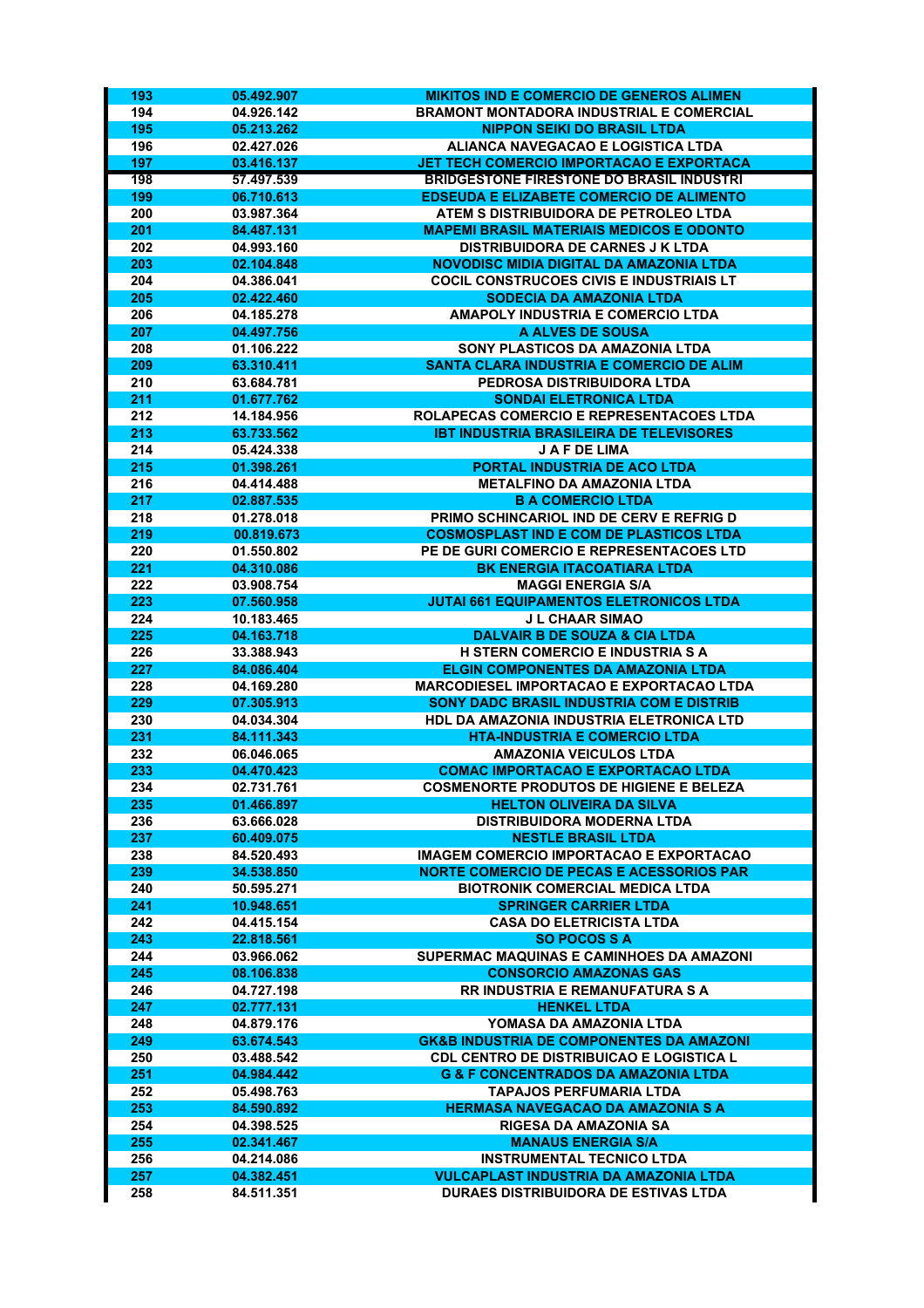| 259        | 04.566.717               | <b>F ALMEIDA &amp; CIA LTDA</b>                                      |
|------------|--------------------------|----------------------------------------------------------------------|
| 260        | 04.104.117               | <b>NISSAN DO BRASIL AUTOMOVEIS LTDA</b>                              |
| 261        | 02.070.626               | <b>REFEICOES PURAS RID LIMITADA</b>                                  |
| 262        | 22.770.366               | <b>TEC TOY S/A</b>                                                   |
| 263        | 04.141.326               | <b>A A S MOVEIS LTDA</b>                                             |
| 264        | 01.628.756               | ORSA EMBALAGENS DA AMAZONIA S A                                      |
| 265        | 02.499.629               | <b>SCORPIOS DA AMAZONIA LTDA</b>                                     |
| 266        | 05.287.606               | <b>CONCENTRE INDUSTRIA E COMERCIO LTDA</b>                           |
| 267        | 04.009.384               | <b>C A ROCHA &amp; CIA LTDA</b>                                      |
| 268        | 23.022.114               | KONICA MINOLTA BUSINESS SOLUTIONS DO BRA                             |
| 269        | 02.360.890               | P L DE OLIVEIRA E CIA LTDA                                           |
| 270        | 04.270.492               | DIFAL DIST DE FERRAMENTAS ARGENTA LTDA                               |
| 271        | 03.171.861               | <b>BALDA LUMBERG TECHNOLOGIES PLASTICOS DA</b>                       |
| 272        | 04.409.967               | <b>MAVEL MANAUS VEICULOS LIMITADA</b>                                |
| 273        | 02.392.576               | <b>BANDEIRA DE MELO &amp; FILHOS LTDA</b>                            |
| 274        | 84.664.713               | <b>CEDER ELETRONICA DA AMAZONIA LTDA</b>                             |
| 275        | 07.211.961               | OTIMO INDUSTRIA DE CONCENTRADOS DA AMAZO                             |
| 276        | 03.371.596               | P S R COMERCIO REPRESENTACAO E DISTRIBUI                             |
| 277        | 04.025.466               | A J COMERCIO DE METAIS LTDA                                          |
| 278        | 84.112.135               | JLN MATERIAL DE CONSTRUCAO LTDA<br><b>DINAMICA DISTRIBUIDORA TDA</b> |
| 279<br>280 | 84.467.307<br>06.990.011 | <b>REAL BEBIDAS DA AMAZONIA LTDA</b>                                 |
| 281        | 84.113.349               | <b>FRIOTERM DA AMAZONIA INDUSTRIA E COMERCI</b>                      |
| 282        | 06.092.003               | <b>SVA DA AMAZONIA LTDA</b>                                          |
| 283        | 09.722.463               | <b>TINTAS IQUINE LTDA</b>                                            |
| 284        | 04.597.732               | <b>VISIONTEC DA AMAZONIA LTDA</b>                                    |
| 285        | 04.011.946               | <b>BRAGA VEICULOS LTDA</b>                                           |
| 286        | 34.591.123               | <b>MURATA WORLD COMERCIAL LTDA</b>                                   |
| 287        | 54.393.046               | <b>ARRAS COMERCIO DE ALIMENTOS LTDA</b>                              |
| 288        | 04.326.294               | TERMOTECNICA DA AMAZONIA LTDA                                        |
| 289        | 07.483.145               | <b>HFJ DA AMAZONIA INDUSTRIA DE DETERGENTES</b>                      |
| 290        | 08.009.042               | <b>CONSORCIO GASODUTO AMAZONIA</b>                                   |
| 291        | 04.395.968               | <b>PRINCE BIKE NORTE LTDA</b>                                        |
| 292        | 54.305.743               | <b>M M C AUTOMOTORES DO BRASIL LTDA</b>                              |
| 293        | 63.682.868               | SANJAY IMPORTACAO E EXPORTACAO LTDA                                  |
| 294        | 02.796.653               | <b>DISTRIBUIDORA LOPES LTDA</b>                                      |
| 295        | 05.299.463               | <b>MITSUBA DO BRASIL LTDA</b>                                        |
| 296        | 02.485.257               | POWERTECH COMERCIAL LTDA                                             |
| 297        | 05.962.324               | PRIMOTECH21 INDUSTRIA E COMERCIO DE COMP                             |
| 298        | 04.889.830               | <b>PERLOS LTDA</b>                                                   |
| 299        | 02.967.565               | A GURGEL DO CARMO E CIA LTDA                                         |
| 300        | 03.586.320               | ROCHA & PAIVA LTDA                                                   |
| 301        | 05.905.069               | <b>BRASALPLA AMAZONIA INDUSTRIA DE EMBALAGE</b>                      |
| 302        | 01.452.479               | <b>DISTRIBUIDORA BRASILIA DE ALIMENTOS LTDA</b>                      |
| 303        | 63.728.349               | <b>BISHOP BICHARA IMPORTACAO E EXPORTACAO L</b>                      |
| 304<br>305 | 14.193.882<br>84.461.623 | <b>COMERCIAL LOPES ARAUJO LTDA</b><br><b>J B N MARQUES</b>           |
| 306        | 04.403.130               | <b>J B DA SILVA &amp; CIA LTDA</b>                                   |
| 307        | 00.512.663               | <b>VIA MARCONI VEICULOS LTDA</b>                                     |
| 308        | 04.223.160               | <b>IMPORTADORA LUANJO LTDA</b>                                       |
| 309        | 14.190.813               | PETROLINA DISTRIBUIDORA LTDA                                         |
| 310        | 05.447.263               | <b>MOTONORTE MOTORES E MAQUINAS DO NORTE LT</b>                      |
| 311        | 05.574.407               | <b>DISTRIBUIDORA SAO JOSE LTDA</b>                                   |
| 312        | 03.861.701               | <b>VESLE MOVEIS E ELETRODOMESTICOS LTDA</b>                          |
| 313        | 02.402.867               | <b>AMAZON REFRIGERANTES LTDA</b>                                     |
| 314        | 46.049.987               | <b>ALCATEL LUCENT BRASIL S A</b>                                     |
| 315        | 84.156.249               | <b>LINAVE LUIZ IVAN NAVEGACAO LTDA</b>                               |
| 316        | 07.199.805               | <b>GRANDE MOINHO CEARENSE S A</b>                                    |
| 317        | 09.302.703               | <b>ALVO DISTRIBUIDORA DE COMBUSTIVEIS LTDA</b>                       |
| 318        | 06.048.486               | STECK DA AMAZONIA INDUSTRIA ELETRICA LTD                             |
| 319        | 86.547.619               | PERDIGAO AGROINDUSTRIAL S/A                                          |
| 320        | 02.805.138               | <b>OCIDENTAL COMERCIO DE FRIOS LTDA</b>                              |
| 321        | 00.478.956               | <b>COMERCIAL E DISTRIBUIDORA FASA LTDA</b>                           |
| 322        | 04.296.023               | <b>DALAND MOVEIS E ELETRODOMESTICOS LTDA</b>                         |
| 323        | 60.643.228               | <b>VOTORANTIM CELULOSE E PAPEL S A</b>                               |
| 324        | 01.039.317               | <b>COOKSON ELECTRONICS AMAZONIA LTDA</b>                             |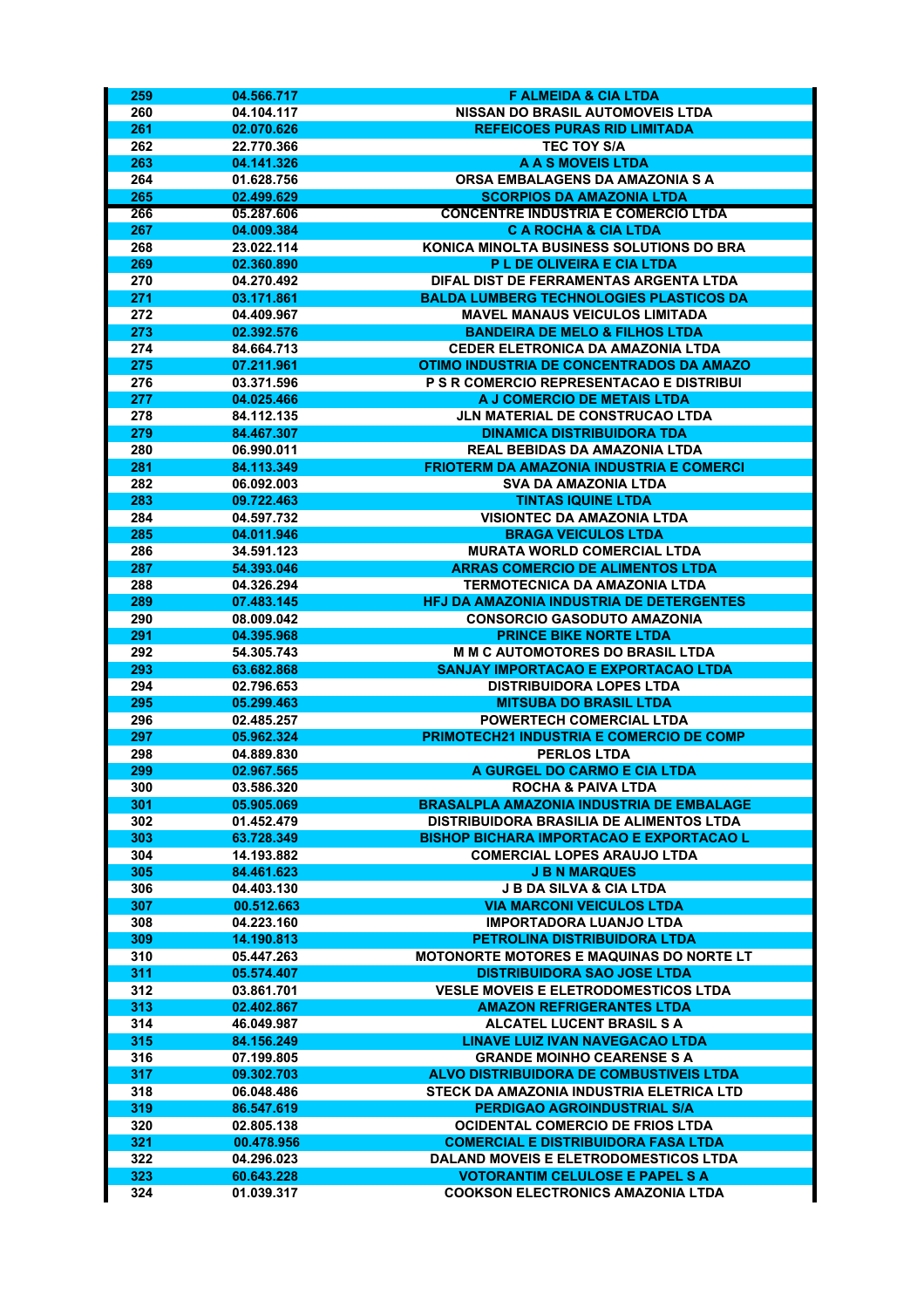| 325        | 60.561.719               | <b>AKZO NOBEL LTDA</b>                                                                     |
|------------|--------------------------|--------------------------------------------------------------------------------------------|
| 326        | 84.089.416               | <b>GELOCRIM INDUSTRIA E COMERCIO DE GELO LT</b>                                            |
| 327        | 04.527.149               | <b>ENTEC COMERCIAL IMP E EXP LTDA</b>                                                      |
| 328        | 05.388.392               | HILEIA INDUSTRIAS DE PRODUTOS ALIMENTICI                                                   |
| 329        | 04.818.357               | <b>AGROPAM AGRICULTURA E PECUARIA AMAZONAS</b>                                             |
| 330        | 15.814.072               | <b>C BORGES DO NASCIMENTO</b>                                                              |
| 331        | 04.612.149               | <b>CITIZEN WATCH DO BRASIL S A</b>                                                         |
| 332        | 63.639.421               | <b>TAPAJOS TECIDOS LTDA</b>                                                                |
| 333        | 05.444.666               | <b>OTICA AVENIDA LTDA</b>                                                                  |
| 334        | 03.568.582               | <b>DISTRIBUIDORA ROZENHA LTDA</b>                                                          |
| 335        | 76.080.738               | EUCATUR EMPRESA UNIAO CASCAVEL DE TRANSP                                                   |
| 336        | 07.357.919               | I S REIS JUNIOR COM E IND DE OTICA LTDA                                                    |
| 337        | 04.815.999               | A C PORTELA IMPORTACAO E EXPORTACAO LTDA                                                   |
| 338        | 61.086.336               | PHILIPS DO BRASIL LTDA                                                                     |
| 339        | 06.275.449               | <b>BIG ELETRO DA AMAZONIA LTDA</b>                                                         |
| 340        | 02.337.524               | INFO STORE COMPUTADORES DA AMAZONIA LTDA                                                   |
| 341        | 04.364.469               | <b>OLIVEIRA DISTRIBUIDORA DE AUTO PECAS LTD</b>                                            |
| 342        | 04.356.309               | <b>ANTONIO RODRIGUES &amp; CIA LTDA</b><br><b>MICROLITE SOCIEDADE ANONIMA</b>              |
| 343<br>344 | 49.032.964<br>06.272.413 | NORSERGEL VIGILANCIA E TRANSPORTE DE VAL                                                   |
| 345        | 04.381.620               | <b>IMPORTADORA EXPORTADORA E INDUSTRIA JIMM</b>                                            |
| 346        | 34.552.042               | <b>TABATINGA FREE SHOP IMP EXP E COMERCIO L</b>                                            |
| 347        | 07.379.546               | <b>HONDA LOCK DO BRASIL LTDA</b>                                                           |
| 348        | 04.125.938               | <b>ARGANORTE INDUSTRIA E COMERCIO LTDA</b>                                                 |
| 349        | 84.492.198               | <b>MURANO VEICULOS LTDA</b>                                                                |
| 350        | 10.970.887               | <b>RAPIDAO COMETA LOGISTICA E TRANSPORTE S</b>                                             |
| 351        | 07.208.315               | <b>TEIKON TECNOLOGIA INDUSTRIAL DA AMAZONIA</b>                                            |
| 352        | 02.003.329               | <b>C M DISTRIBUIDORA DE ALIMENTOS LTDA</b>                                                 |
| 353        | 22.797.070               | J F DE OLIVEIRA NAVEGACAO LTDA                                                             |
| 354        | 05.428.941               | <b>AQUARELA TINTAS LTDA</b>                                                                |
| 355        | 04.358.670               | <b>AMAZONAS TRADING LTDA</b>                                                               |
| 356        | 04.789.629               | <b>WMTM EQUIPAMENTOS DE GASES LTDA</b>                                                     |
| 357        | 84.502.145               | DISPPAN DISTRIBUIDORA DE PRODUTOS PARA P                                                   |
| 358        | 48.539.407               | <b>BASFSA</b>                                                                              |
| 359        | 04.382.818               | <b>COMPANHIA TROPICAL DE HOTEIS DA AMAZONIA</b>                                            |
| 360        | 28.053.619               | <b>CHOCOLATES GAROTO S/A.</b>                                                              |
| 361        | 57.483.034               | <b>TINTAS CORAL LTDA</b>                                                                   |
| 362        | 60.872.306               | SHERWIN WILLIAMS DO BRASIL INDUSTRIA E C                                                   |
| 363        | 31.356.611               | <b>RANAM INDL E COML DE IMPLEMENTOS DE TRAN</b>                                            |
| 364        | 01.775.542               | <b>TECPLAM INDUSTRIA ELETRONICA LTDA</b>                                                   |
| 365        | 04.214.987               | <b>JAPURA PNEUS LTDA</b>                                                                   |
| 366        | 06.207.412<br>02.887.227 | METALMA DA AMAZONIA S/A<br>DPM DISTRIBUIDORA DE PRODUTOS MAGISTRAL                         |
| 367<br>368 | 02.003.668               | <b>FOREST TRADE COM SERV IMP E EXP LTDA</b>                                                |
| 369        | 05.437.959               | <b>R P V DA AMAZONIA LTDA</b>                                                              |
| 370        | 63.721.278               | <b>BENY MATERIAIS DE CONSTRUCAO LTDA</b>                                                   |
| 371        | 03.519.135               | <b>GREE ELECTRIC APPLIANCES DO BRASIL LTDA</b>                                             |
| 372        | 01.697.121               | <b>FORT ALUMINIO LTDA</b>                                                                  |
| 373        | 07.224.090               | <b>PELAGIO OLIVEIRA S/A</b>                                                                |
| 374        | 84.461.151               | FERRAGENS PARAIBA LTDA                                                                     |
| 375        | 05.578.171               | <b>COMERCIAL LEGAL LTDA EPP</b>                                                            |
| 376        | 02.807.737               | ORBISAT DA AMAZONIA INDUSTRIA E AEROLEVA                                                   |
| 377        | 04.398.913               | <b>SANYO DA AMAZONIA SA</b>                                                                |
| 378        | 04.562.591               | A R RODRIGUEZ & CIA LTDA                                                                   |
| 379        | 10.181.071               | <b>MH DOS SANTOS BESSA</b>                                                                 |
| 380        | 02.458.527               | <b>MAO DUPLA COMERCIO E REPRESENTACOES LTDA</b>                                            |
| 381        | 63.633.770               | <b>OURO BRANCO DISTRIBUIDORA DE ALIMENTOS L</b>                                            |
| 382        | 06.030.520               | RIOLIMPO DO AMAZONAS RECICLAGENS LTDA                                                      |
| 383        | 84.522.994               | <b>ADELSON DOS SANTOS RODRIGUES</b>                                                        |
| 384        | 84.117.159               | <b>COMERCIAL RISADINHA LTDA</b>                                                            |
| 385        | 03.426.484               | <b>SALDANHA RODRIGUES LTDA</b>                                                             |
| 386        | 33.069.766               | <b>COMPANHIA BRASILEIRA DE PETROLEO IPIRANG</b>                                            |
| 387<br>388 | 02.961.254<br>07.293.118 | CHS DO AMAZONAS IMPORTACAO E EXPORTACAO<br><b>BRASITECH INDUSTRIA E COMERCIO DE APAREL</b> |
| 389        | 84.509.264               | <b>MAXPEL COMERCIAL LTDA</b>                                                               |
| 390        | 00.476.662               | <b>DISTRIBUIDORA DE PRODUTOS ALIMENTICIOS P</b>                                            |
|            |                          |                                                                                            |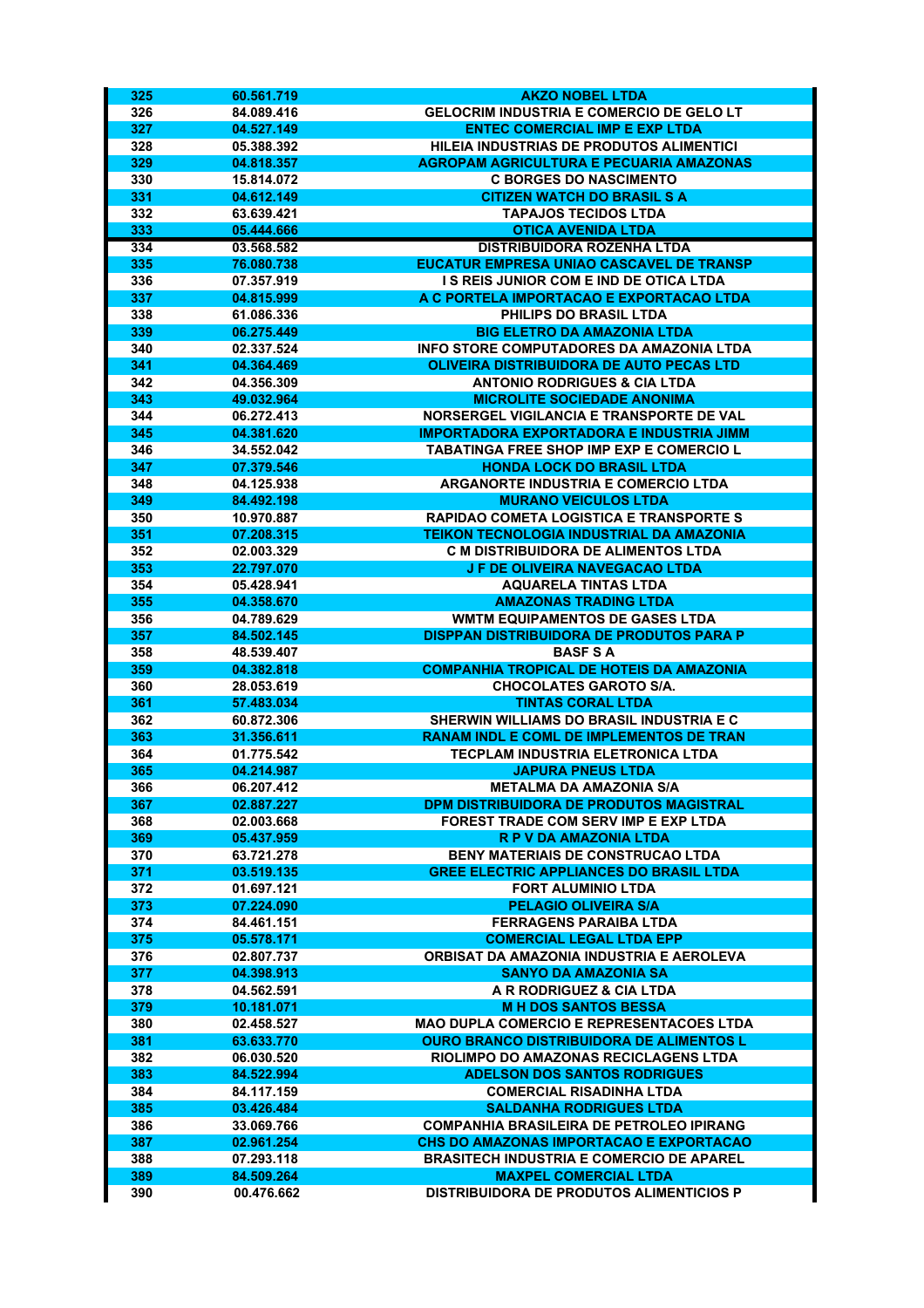| 391        | 04.672.291               | <b>COPLAST IND E COM DE RESIDUOS PLASTICOS</b>                                                     |
|------------|--------------------------|----------------------------------------------------------------------------------------------------|
| 392        | 03.980.733               | N D DISTRIBUIDORA LTDA                                                                             |
| 393        | 03.951.798               | <b>UNICOBA DA AMAZONIA LTDA</b>                                                                    |
| 394        | 88.301.155               | <b>MOINHOS CRUZEIRO DO SUL SA</b>                                                                  |
| 395        | 04.503.660               | <b>TRANSPORTES BERTOLINI LTDA</b>                                                                  |
| 396        | 02.750.676               | <b>ITABA INDUSTRIA DE TABACO BRASILEIRA LTD</b>                                                    |
| 397        | 57.692.055               | <b>EXPRESSO ARACATUBA TRANSPORTES E LOGISTI</b>                                                    |
| 398        | 49.383.250               | HISAMITSU FARMACEUTICA DO BRASIL LTDA                                                              |
| 399        | 07.665.358               | <b>AMAZONAS TRADING SA</b>                                                                         |
| 400        | 04.020.028               | <b>GOL TRANSPORTES AEREOS S A</b>                                                                  |
| 401        | 04.952.792               | <b>CARBOQUIMICA DA AMAZONIA LTDA</b>                                                               |
| 402        | 84.501.873               | <b>TUTIPLAST INDUSTRIA E COMERCIO LTDA</b>                                                         |
| 403        | 07.500.712               | <b>COOPERDISC INDUSTRIA DE TECNOLOGIA DIGIT</b><br><b>VITALLI DISTRIBUIDORA DE EMBALAGENS LTDA</b> |
| 404<br>405 | 34.507.467<br>02.314.882 | <b>ESPANTALHO PNEUS LTDA</b>                                                                       |
| 406        | 05.073.228               | BERTOLINI CONSTRUCAO NAVAL DA AMAZONIA L                                                           |
| 407        | 02.889.790               | <b>S MARTINS LTDA</b>                                                                              |
| 408        | 02.518.679               | <b>SHIZEN VEICULOS LTDA</b>                                                                        |
| 409        | 01.097.874               | <b>D R DAMASCENO</b>                                                                               |
| 410        | 07.234.453               | <b>BENARROS VEICULOS LTDA</b>                                                                      |
| 411        | 84.125.962               | <b>AGROPISCO COMERCIO E SERVICOS DE EQUIPAM</b>                                                    |
| 412        | 04.889.603               | <b>MASS COMERCIO DE MATERIAIS DE CONSTRUCAO</b>                                                    |
| 413        | 00.682.978               | <b>TRADICION COMERCIO IMPORTACAO E EXPORTAC</b>                                                    |
| 414        | 04.563.003               | <b>IMPORTADORA CARIOCA LTDA</b>                                                                    |
| 415        | 84.539.956               | <b>M B MAGALHAES BRASIL</b>                                                                        |
| 416        | 02.709.449               | PETROBRAS TRANSPORTE S/A                                                                           |
| 417        | 01.774.742               | <b>M M TRADING LTDA</b>                                                                            |
| 418        | 04.266.078               | <b>G VIANA SILVA</b>                                                                               |
| 419        | 07.369.685               | <b>GERDAU COMERCIAL DE ACOS S A</b>                                                                |
| 420        | 23.031.289               | <b>OZIEL MUSTAFA DOS SANTOS &amp; CIA LIMITADA</b>                                                 |
| 421        | 04.365.532               | <b>TRINDADE &amp; DIAS LTDA</b>                                                                    |
| 422        | 04.420.916               | <b>EMAM EMULSOES E TRANSPORTES LTDA</b>                                                            |
| 423        | 05.287.509               | <b>ATOBA DA AMAZONIA LTDA</b>                                                                      |
| 424<br>425 | 04.382.727<br>22.788.947 | <b>PAIVA &amp; CIA LTDA</b><br><b>IMPORTADORA DE PROD ALIMENT DILCEMAR LTD</b>                     |
| 426        | 84.534.254               | <b>TROPICO SISTEMAS E TELECOMUNICACOES DA A</b>                                                    |
| 427        | 04.431.847               | CECIL CONCORDE COMERCIO INDUSTRIA IMPORT                                                           |
| 428        | 04.819.181               | <b>FRANCIS JOSE CHEHUAN &amp; CIA LTDA</b>                                                         |
| 429        | 49.730.864               | <b>MOLEX BRASIL LTDA</b>                                                                           |
| 430        | 00.814.488               | NORTEFERRO INDUSTRIA E COMERCIO DE FERRO                                                           |
| 431        | 06.209.557               | FLEX FARMA DISTRIBUIDORA FARMACEUTICA                                                              |
| 432        | 05.471.081               | F GALVAO COMERCIO IMPORTACAO LTDA                                                                  |
| 433        | 84.125.681               | <b>FRIGORIFICO VITELLO LTDA</b>                                                                    |
| 434        | 06.303.603               | <b>WEG AMAZONIA S A</b>                                                                            |
| 435        | 01.571.597               | <b>EMPORIO DE METAIS LTDA</b>                                                                      |
| 436        | 01.103.867               | <b>CONESUL DISTRIBUIDORA LTDA</b>                                                                  |
| 437        | 07.540.217               | <b>SULAMERICA IMPORTACAO EXPORTACAO CONCETR</b>                                                    |
| 438        | 04.250.338               | <b>FRIGOAVE LTDA</b>                                                                               |
| 439        | 04.350.484               | <b>SPRINGER PLASTICOS DA AMAZONIA S A</b>                                                          |
| 440        | 01.208.577               | <b>EDITORA NOVO TEMPO LTDA</b>                                                                     |
| 441<br>442 | 00.418.255               | TDK DA AMAZONIA IMPORTACAO E COMERCIO LT<br><b>CROWN TAMPAS DA AMAZONIA S A</b>                    |
| 443        | 04.569.809<br>07.560.965 | SIEMENS HOME AND OFFICE EQUIPAMENTOS DE                                                            |
| 444        | 50.567.288               | SOCIEDADE MICHELIN DE PARTICIPACOES INDU                                                           |
| 445        | 03.838.437               | <b>COMERCIO E TRANSPORTES HERNANDES LTDA</b>                                                       |
| 446        | 63.705.362               | AMAZON MODEL COMERCIO INDUSTRIA REPRESEN                                                           |
| 447        | 06.637.002               | <b>VENEZA PRODUTOS ALIMENTICIOS LTDA</b>                                                           |
| 448        | 04.407.219               | <b>IMPORTADORA NOVA OLINDA LTDA</b>                                                                |
| 449        | 23.797.376               | <b>BCR COMERCIO E INDUSTRIA S A</b>                                                                |
| 450        | 00.997.244               | <b>SOLIMOES VEICULOS LTDA</b>                                                                      |
| 451        | 04.755.065               | <b>IMPRESSORA AMAZONENSE LTDA</b>                                                                  |
| 452        | 05.458.096               | SWEDISH MATCH DA AMAZONIA S.A                                                                      |
| 453        | 05.460.431               | <b>MAQMOTO MAQUINAS E MOTORES LTDA</b>                                                             |
| 454        | 05.946.520               | <b>MATECO COMERCIO DE PISOS E AZULEJOS LTDA</b>                                                    |
| 455        | 07.993.007               | <b>GTK INDUSTRIA E COMERCIO DE PRODUTOS ELE</b>                                                    |
| 456        | 84.520.444               | <b>DISTRIBUIDORA FARIAS LTDA</b>                                                                   |